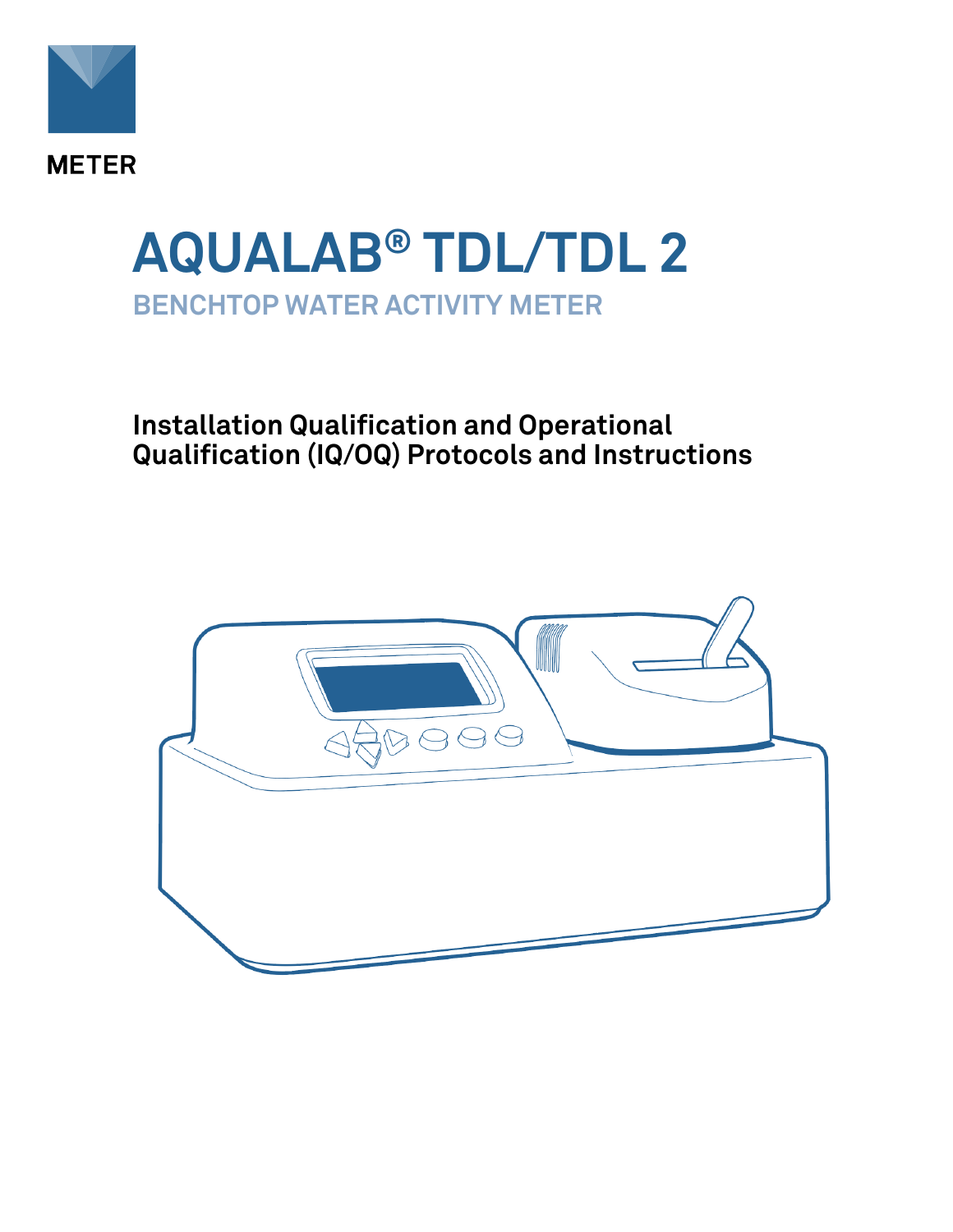

## **TABLE OF CONTENTS**

| 2. |  |
|----|--|
|    |  |
|    |  |
|    |  |
|    |  |
|    |  |
|    |  |
| 3. |  |
|    |  |
|    |  |
|    |  |
|    |  |
|    |  |
|    |  |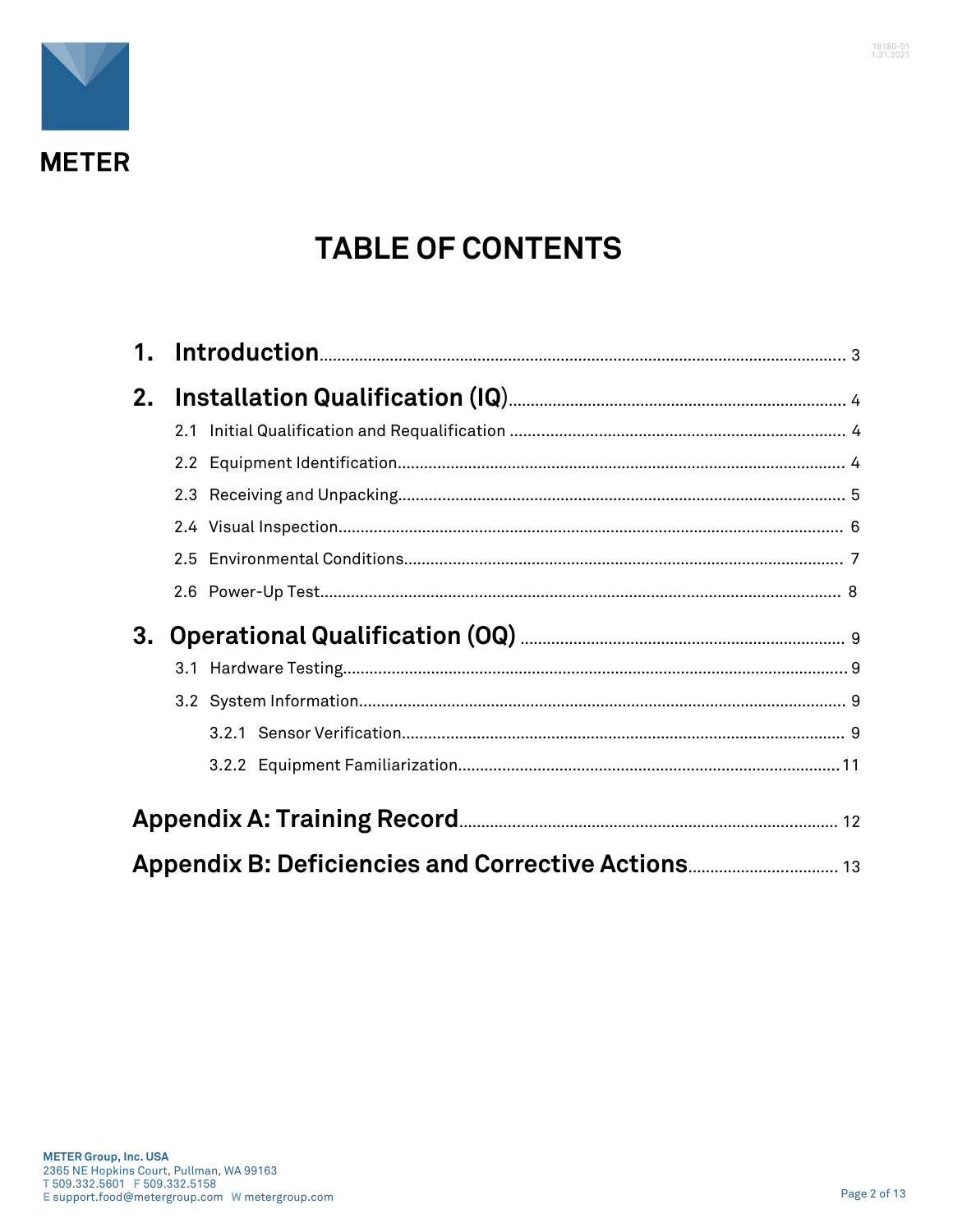<span id="page-2-0"></span>

**METER** 

### **1. Introduction**

This qualification protocol is solely intended to be used with new or relocated AQUALAB® TDL or TDL 2 Water Activity Meters. It is written to assist the user in validation of predetermined specifications. The use of this document does not replace the need for the AQUALAB TDL User Manual.

Information within the user manual is required to complete this IQ/OQ Protocol. If the manual has been misplaced, copies can be obtained from the manufacturer or downloaded from [metergroup.com/TDL-support.](https://www.metergroup.com/TDL-support) Qualification of instrumentation is a formal process of documenting that an instrument is fit for its intended use and that it is kept maintained and calibrated.

#### **Responsibilities**

The instrument qualification carried out onsite is the sole responsibility of the instrument owner/user. However, METER Group, Inc. USA supports customers in performing the qualification by providing the instrument qualification, dedicated documentation, and offering a qualification service. In this regard, the following responsibilities are defined:

#### **Performance of Qualification**

Execution of the instrument qualification and entire qualification of the installed system covered in this document is performed by authorized METER Group, Inc. USA service specialists when ordered from a customer.

#### **Review and Final Qualification Approval**

Final approval for the qualification must be completed after review of the qualification documentation filled out during performance of the qualification procedures (IQ/OQ protocols). The customer representative then signs the approved form.

#### **Installation Qualification (IQ)**

Installation qualification is documented proof that the instrument was received as designed and specified by the manufacturer, that it is properly installed in the selected environment, and that this environment is suitable for the operation and use of the instrument. The IQ section, therefore, describes and documents the instrument installation in the predetermined environment. Further, the IQ verifies and ensures that all ordered parts and documentation are in place and that all supplied items are in working order and condition.

#### **Operational Qualification (OQ)**

The operational qualification serves as proof that the equipment operates as designed and intended, as well as fulfills acceptance criteria defined and stated in the Operational Qualification documentation. These criteria are defined and are based on the equipment technical specifications of the manufacturer.

#### **Performance Qualification (PQ)**

Performance qualification is documented proof that an instrument consistently performs according to the specifications appropriate for its routine use. Monitoring of equipment during routine operation is essential for ensuring that the ongoing performance is within specifications. The performance qualification, execution, and frequency are the sole responsibility of the user. Performance validation should be designed to meet the specifications and accuracy for a given application.

#### **Equipment Familiarization and Operator Training Records**

All equipment users are to be instructed in basic operation, functionality, instrument parameters, as well as on basic hardware features of the installed system, including routine maintenance and cleaning procedures. Please contact METER Group, Inc. USA to learn about available training and seminars. Authorized support specialists perform the qualification services offered by METER Group, Inc. USA.

Please identify which instrument this IQ/OQ applies to by marking either AQUALAB TDL or TDL 2.

|  | T AQUALAB TI |  |
|--|--------------|--|
|--|--------------|--|

 $\Box$  AQUALAB TDL 2

The IQ/OQ will not commence without acknowledgement of METER Group, Inc. USA *Terms and Conditions*, signature, and date below. Please fill out this form as completely as possible. Please refer to [metergroup.com/terms-conditions](https://www.metergroup.com/terms-conditions) for details.

 $\Box$  I agree to the METER Group, Inc. USA Service terms, Payment terms, and Terms and Conditions.

**Signature Date** 

**Name/Title**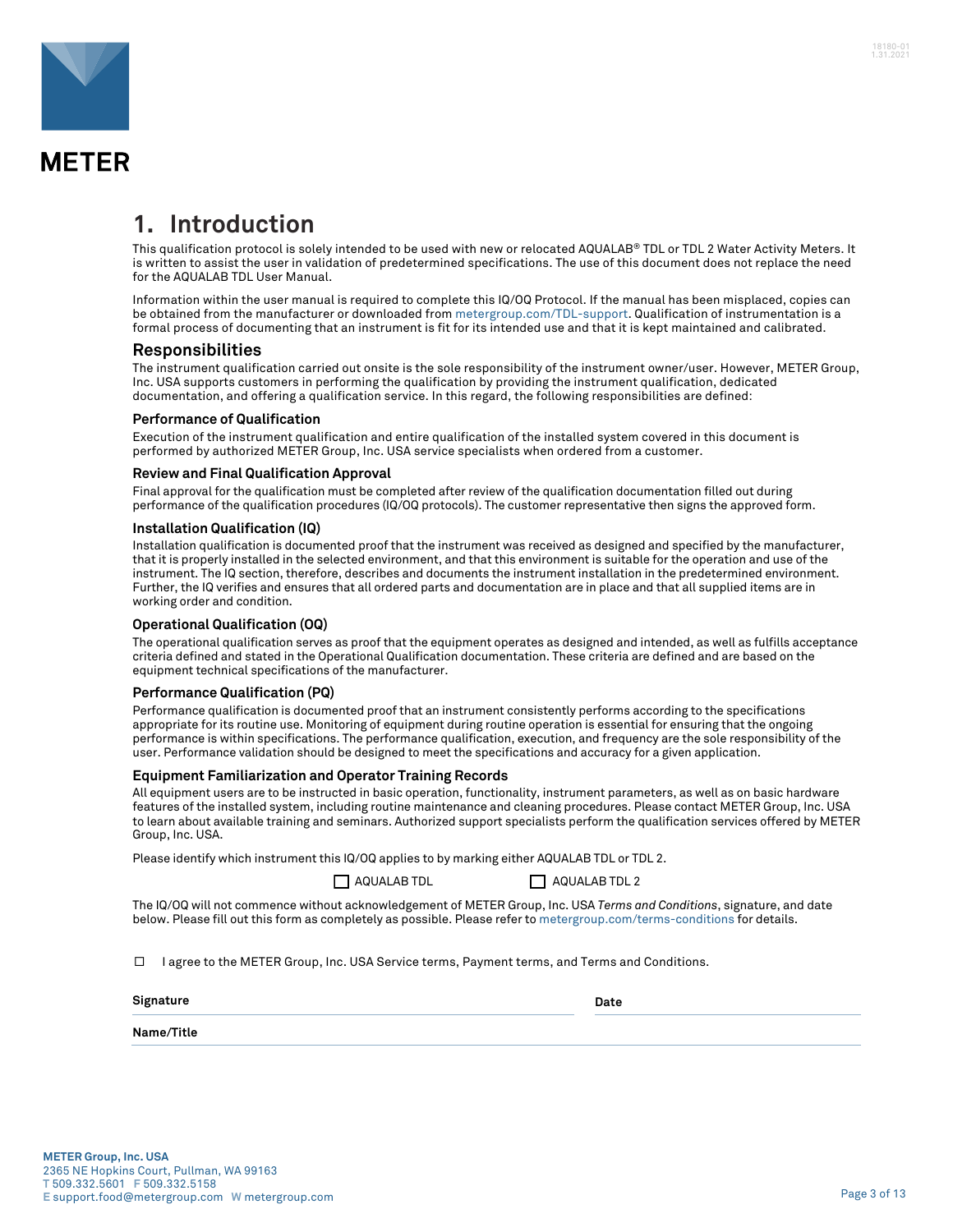<span id="page-3-0"></span>

### **METER**

### **2. Installation Qualification (IQ)**

The Installation Qualification (IQ) protocols described in this section are dedicated to initial qualification and/or to requalification. IQ tests should be performed in the following instances:

- 1. When the system is installed
- 2. When the system is moved to a new location
- 3. Prior to running Operational Qualification (OQ) tests

This section describes the procedure for receiving, unpacking, and installing an AQUALAB TDL/TDL 2 Water Activity Meter.

#### **2.1 Initial Qualification and Requalification**

Fill out the company information below after unpacking the AQUALAB TDL/TDL 2 Water Activity Meter and corresponding accessories.

#### **Company Information**

| Company                    |                  |     |  |
|----------------------------|------------------|-----|--|
| Department                 |                  |     |  |
| <b>Street Address</b>      |                  |     |  |
| City                       | <b>State</b>     | Zip |  |
| <b>Contact Information</b> |                  |     |  |
| <b>First Name</b>          | <b>Last Name</b> |     |  |
| Email                      | Phone            |     |  |

#### **2.2 Equipment Identification**

Fill out this section after unpacking the AQUALAB TDL/TDL 2 Water Activity Meter and corresponding accessories.

**Manufacturer** METER Group, Inc. USA

**METER Group, Inc. USA**

**Model Serial Number**

| <b>METER Group, Inc. USA</b><br><b>Authorized Representative</b> |                 |
|------------------------------------------------------------------|-----------------|
| Signature                                                        | Date            |
| Name/Title                                                       | <b>Initials</b> |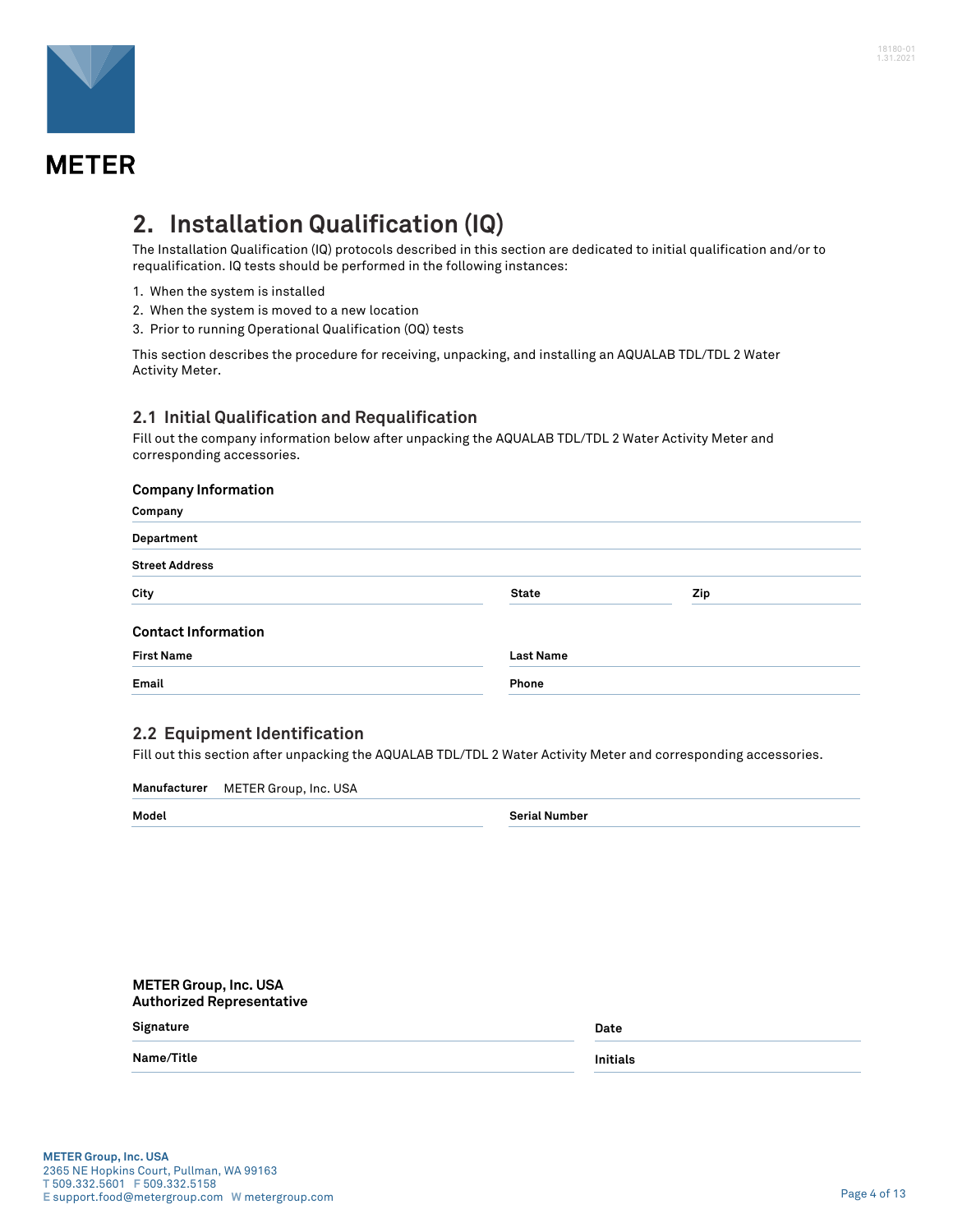<span id="page-4-0"></span>

#### **2.3 Receiving and Unpacking**

Fill out the information below, verifying the condition of the external packaging (make note if any damage during shipment in a way might have damaged the internal package content).

| External packaging conditions |  | Satisfactory |  | Not Satisfactory |
|-------------------------------|--|--------------|--|------------------|
|-------------------------------|--|--------------|--|------------------|

Notes and remarks about receiving and packaging.

#### **Checking Contents**

Compare shipment list with supplied items to ensure completeness of order.

| <b>AQUALAB TDL Benchtop Unit</b>    | Complete | Not Complete | <b>NA</b> |
|-------------------------------------|----------|--------------|-----------|
| <b>Quick Start Guide</b>            | Complete | Not complete | <b>NA</b> |
| <b>User Manual</b>                  | Complete | Not Complete | <b>NA</b> |
| <b>Certificate of Calibration</b>   | Complete | Not Complete | <b>NA</b> |
| <b>Trial Verification Standards</b> | Complete | Not Complete | <b>NA</b> |
| <b>SDS Documents</b>                | Complete | Not Complete | <b>NA</b> |
| <b>Power Cable</b>                  | Complete | Not Complete | <b>NA</b> |
| <b>USB Cable</b>                    | Complete | Not Complete | <b>NA</b> |
| <b>Cleaning Kit</b>                 | Complete | Not Complete | <b>NA</b> |
| <b>AQUALAB Qualification Kit</b>    | Complete | Not Complete | <b>NA</b> |
| <b>LDPE Sample Cups and Lids</b>    | Complete | Not Complete | <b>NA</b> |

Notes and remarks from checking contents.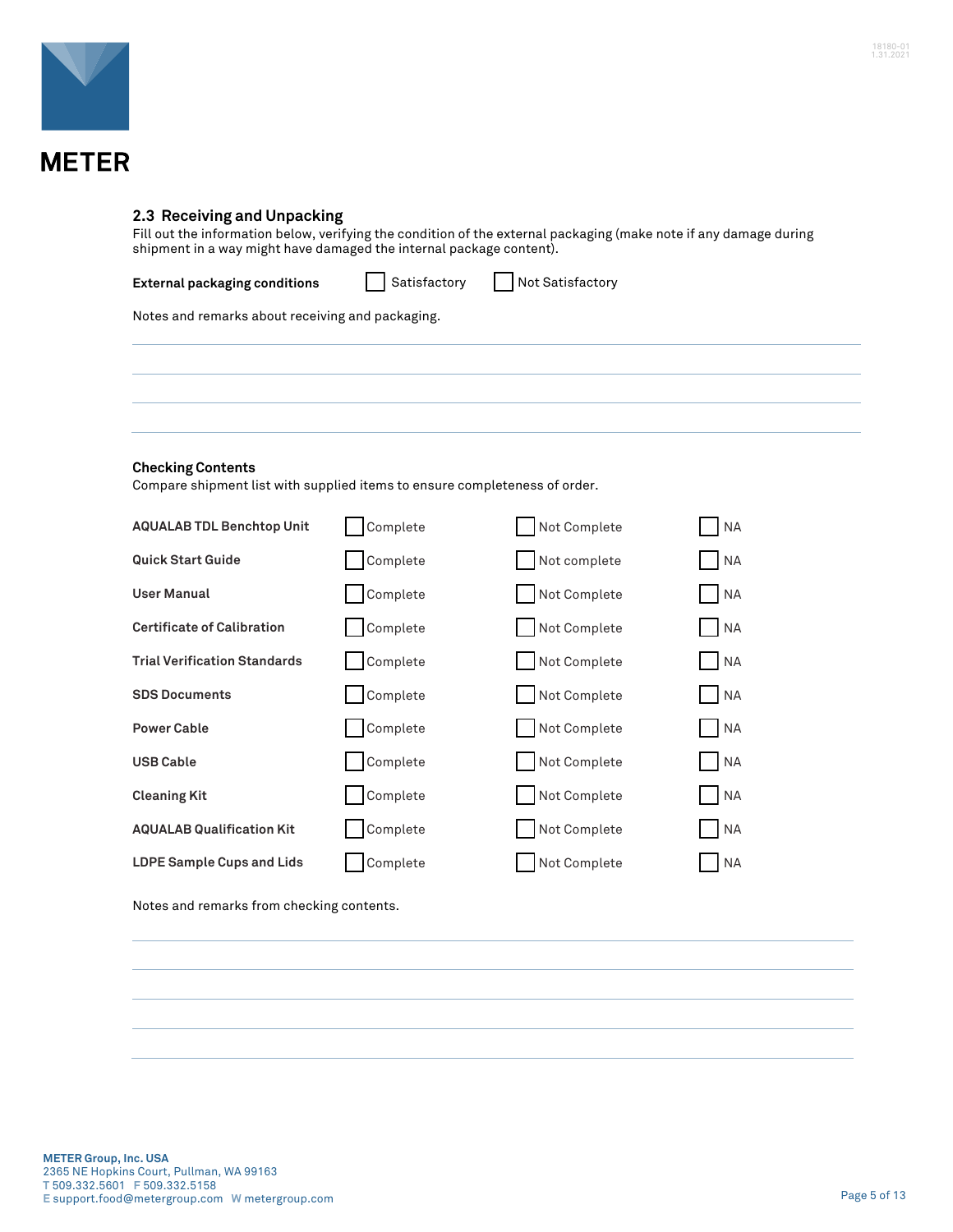<span id="page-5-0"></span>

#### **Order Completeness**

All parts were received as ordered and the delivery is complete. **The analysis of the UP** No

Any parts that were missing at the time of this supply verification and reported as Not Complete must be delivered to complete the shipment. Any parts marked as Not Complete must be indicated below and reviewed with the customer. Minor parts or accessories that do not impact the installation or qualification procedure or the functionality of the meter can be accepted, if agreed upon by the customer, to complete the remainder of the IQ/OQ process. Completed can be marked once the item has been received.

|          |           | Item | Date | <b>Initials</b> |
|----------|-----------|------|------|-----------------|
| Accepted | Completed |      |      |                 |
| Accepted | Completed |      |      |                 |
| Accepted | Completed |      |      |                 |
| Accepted | Completed |      |      |                 |
| Accepted | Completed |      |      |                 |
| Accepted | Completed |      |      |                 |
|          |           |      |      |                 |

Notes and remarks about order completeness.

#### **2.4 Visual Inspection**

After unpacking, verify that there is no physical damage to the meter, cables, and accessories. Note all observed damage in the notes and remarks section below. Minor defects that do not affect functionality can be marked as accepted, if approved by the customer.

| <b>AQUALAB TDL / TDL 2 Meter</b><br><b>Documentation</b> |  | Satisfactory<br>Satisfactory | Not Satisfactory<br>Not Satisfactory |                 | Accepted<br>Accepted |
|----------------------------------------------------------|--|------------------------------|--------------------------------------|-----------------|----------------------|
| Other                                                    |  | Satisfactory                 | Not Satisfactory                     |                 | Accepted             |
| Notes and remarks about the visual inspection.           |  |                              |                                      |                 |                      |
|                                                          |  |                              |                                      |                 |                      |
|                                                          |  |                              |                                      |                 |                      |
| <b>Qualified by:</b>                                     |  |                              |                                      |                 |                      |
| Signature                                                |  |                              |                                      | Date            |                      |
| Name/Title                                               |  |                              |                                      | <b>Initials</b> |                      |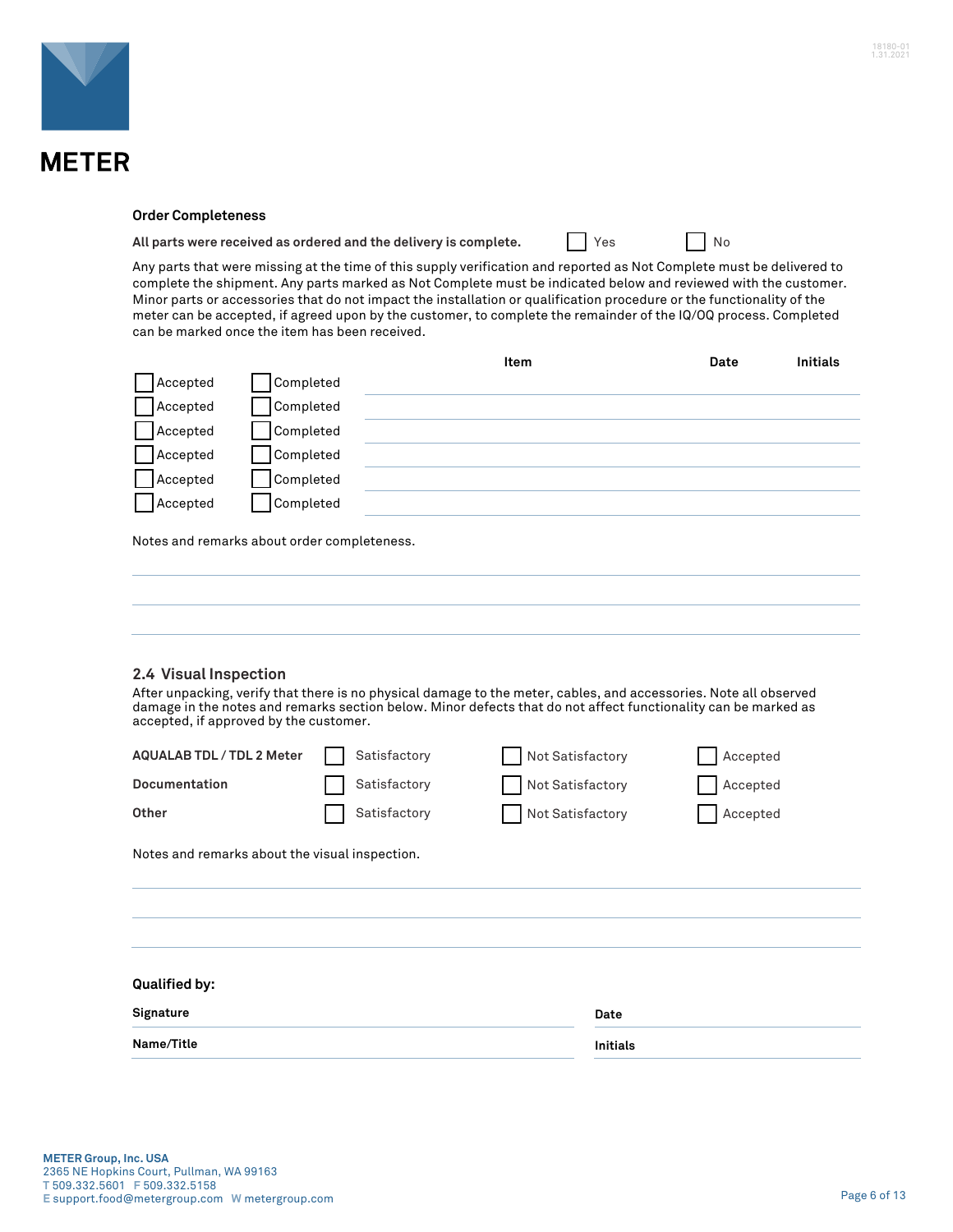<span id="page-6-0"></span>

The AQUALAB TDL / TDL 2 Water Activity Meter should be installed on a level surface in a location where the temperature remains stable. This location should be well away from air-conditioner and heater vents, open windows, outside doors, or other items that may cause rapid temperature fluctuation or vibration.

| Location              | Satisfactory | Not Satisfactory | Accepted |
|-----------------------|--------------|------------------|----------|
| <b>Adequate Power</b> | Satisfactory | Not Satisfactory | Accepted |
| <b>Stable Surface</b> | Satisfactory | Not Satisfactory | Accepted |
| Temperature           | Satisfactory | Not Satisfactory | Accepted |

Notes and remarks about the visual inspection.

#### **Qualified by:**

**Signature** Date

**Name/Title Initials** 

| е   |  |  |  |
|-----|--|--|--|
| als |  |  |  |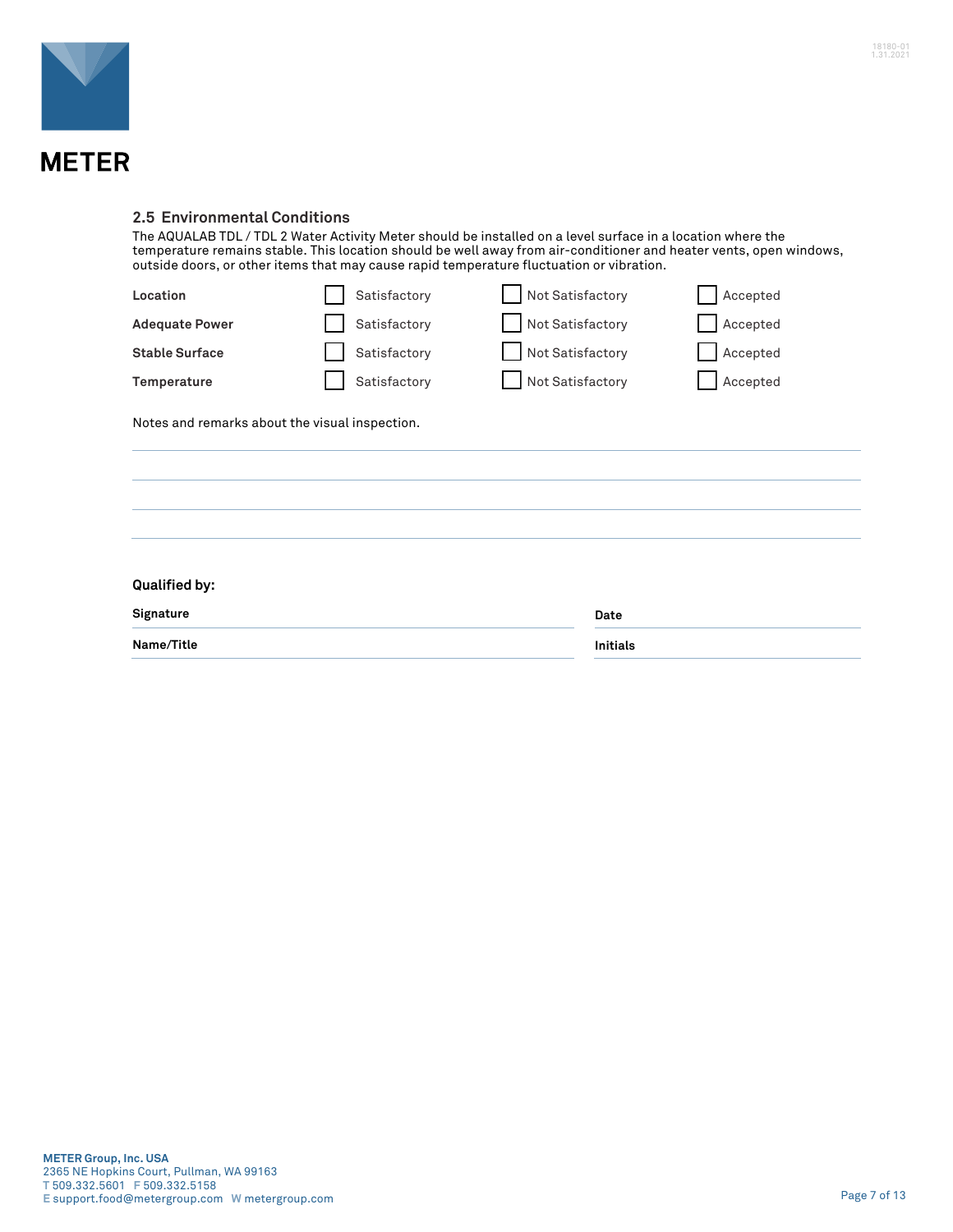<span id="page-7-0"></span>

# **METER**

| 2.6 Power-Up Test<br>After finding a suitable location for the AQUALAB TDL/TDL 2, plug the power cord into the back of the unit and the<br>other end into a standard AC outlet. |                 |    |  |
|---------------------------------------------------------------------------------------------------------------------------------------------------------------------------------|-----------------|----|--|
| AQUALAB TDL /TDL 2 is powered upon switching on.                                                                                                                                | Yes             | No |  |
| Notes and remarks about the power-up test.                                                                                                                                      |                 |    |  |
|                                                                                                                                                                                 |                 |    |  |
| <b>Completeness of Installation Qualification (IQ)</b>                                                                                                                          |                 |    |  |
| IQ was completed and documented according to METER guidelines.                                                                                                                  | Yes             | No |  |
| Notes and remarks about the completeness of the IQ.                                                                                                                             |                 |    |  |
|                                                                                                                                                                                 |                 |    |  |
| <b>METER Group, Inc. USA</b><br><b>Authorized Representative</b>                                                                                                                |                 |    |  |
| Signature                                                                                                                                                                       | Date            |    |  |
| Name/Title                                                                                                                                                                      | <b>Initials</b> |    |  |
| IQ was reviewed by the representative of the system owner.                                                                                                                      |                 |    |  |
| <b>Qualified by:</b>                                                                                                                                                            |                 |    |  |
| Signature                                                                                                                                                                       | Date            |    |  |
| Name/Title                                                                                                                                                                      | <b>Initials</b> |    |  |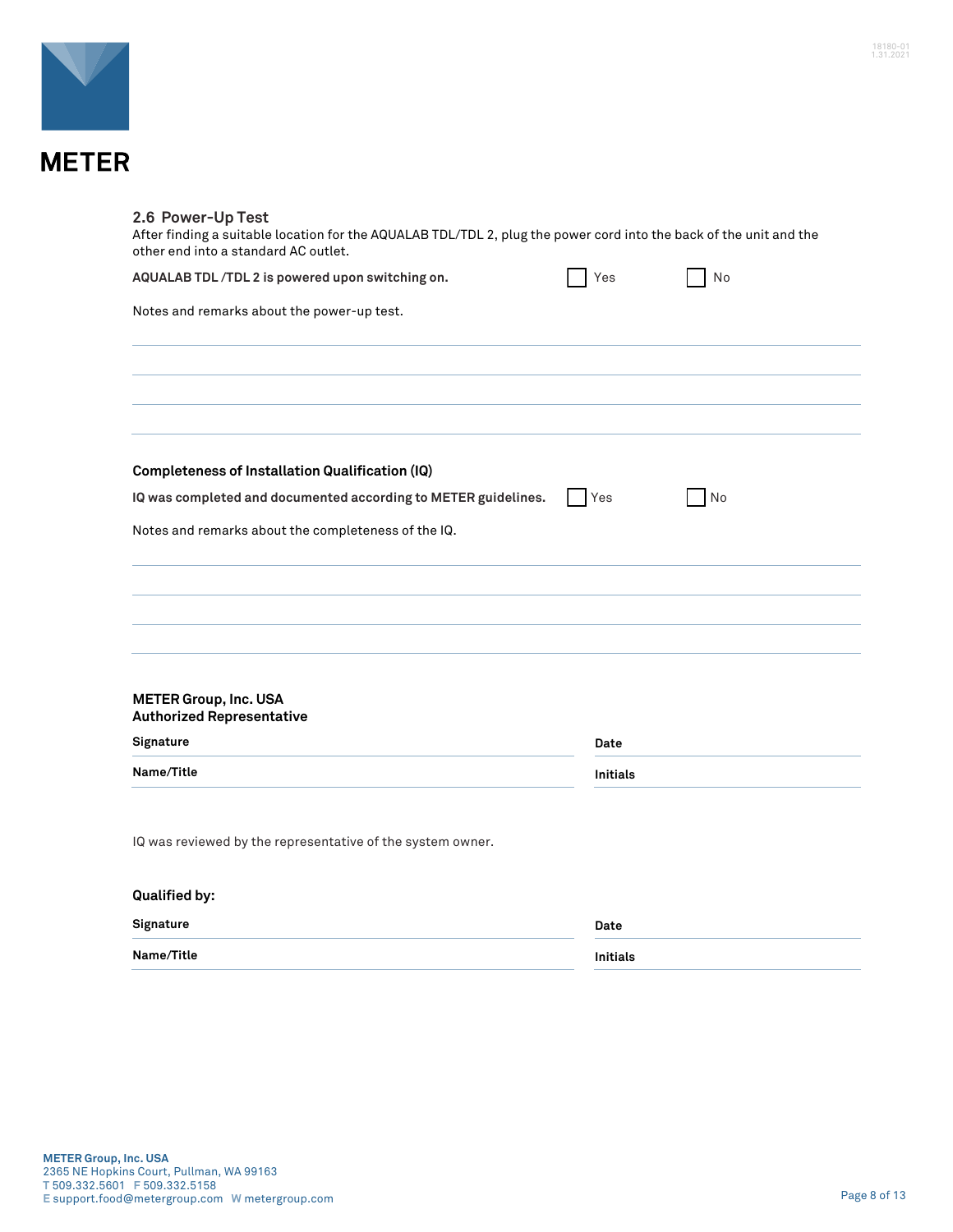<span id="page-8-0"></span>

### **3. Operational Qualification (OQ)**

This section contains descriptions of tests that are to be executed for the Operational Qualification (OQ) of the AQUALAB TDL/TDL 2 Water Activity Meter to prove proper operation.

#### **3.1 Hardware Testing**

| The display is functional | <b>T</b> Yes | N <sub>0</sub> |
|---------------------------|--------------|----------------|
| The keypad is functional  | $\Box$ Yes   | $\Box$ No      |

Notes and remarks about the visual inspection.

| <b>Qualified by:</b>                  |                         |  |
|---------------------------------------|-------------------------|--|
| Signature                             | Date                    |  |
| Name/Title                            | <b>Initials</b>         |  |
| 3.2 System Information                |                         |  |
| Manufacturer<br>METER Group, Inc. USA | <b>Firmware Version</b> |  |
| Model                                 | <b>Serial Number</b>    |  |

#### **3.2.1 Sensor Verification**

The AQUALAB TDL/TDL 2 Water Activity Meter utilizes a tunable diode laser to determine water activity. The performance of the laser is verified by measuring specially prepared calibration standards that have a specific molality and water activity. Performance Verification Standards in four water activity levels are used for qualification: 0.250 *aw*, 0.500 *aw*, 0.760 *aw*, 1.000 *aw*. The AQUALAB TDL will read each standard within ± 0.005 *a<sup>w</sup>* of the stated value. To measure the water activity of the standards, follow the instructions for taking a reading in the user manual.

| Standard @ 25 °C                       |       | Lot                                                | $a_w \pm 0.005$                                                                  | Tunable Diode Laser °C |
|----------------------------------------|-------|----------------------------------------------------|----------------------------------------------------------------------------------|------------------------|
| 13.41m LiCl                            | 0.250 |                                                    |                                                                                  |                        |
|                                        | 0.250 |                                                    | ,我们也不能在这里的时候,我们也不能在这里的时候,我们也不能会在这里的时候,我们也不能会在这里的时候,我们也不能会在这里的时候,我们也不能会在这里的时候,我们也 |                        |
| 8.57m LiCl                             | 0.500 |                                                    | ,我们也不能在这里的时候,我们也不能在这里的时候,我们也不能会在这里的时候,我们也不能会在这里的时候,我们也不能会在这里的时候,我们也不能会在这里的时候,我们也 |                        |
|                                        | 0.500 |                                                    |                                                                                  |                        |
| 6.0m NaCl                              | 0.760 |                                                    |                                                                                  |                        |
|                                        | 0.760 |                                                    |                                                                                  |                        |
| Steam Distilled H <sub>2</sub> 0 1.000 |       |                                                    |                                                                                  |                        |
|                                        | 1.000 |                                                    |                                                                                  |                        |
|                                        |       | Water Activity Standards are within specification. | Yes                                                                              | <b>No</b>              |

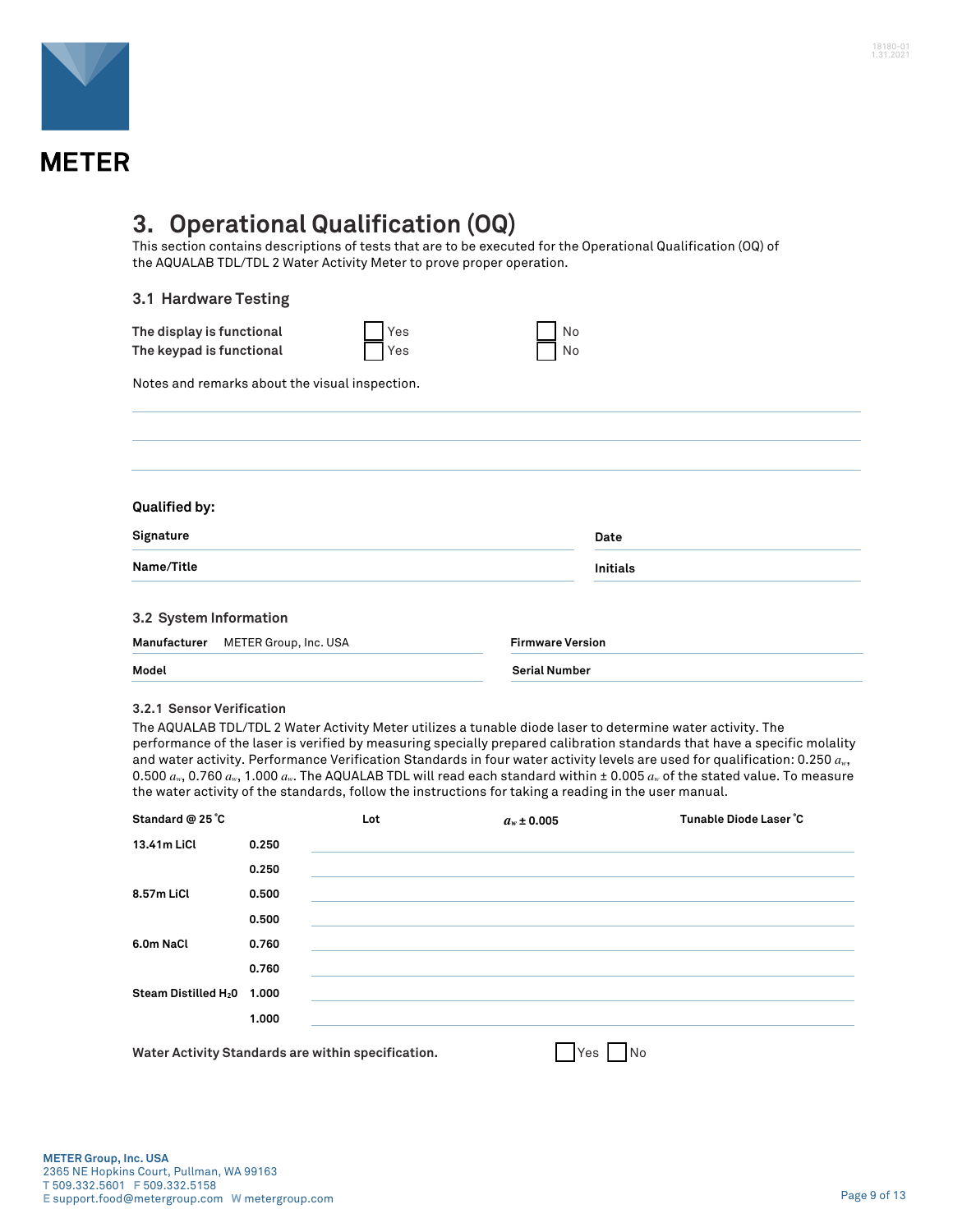

Notes and remarks about the verification standards measurement inspection.

If verification standards are out of specification, clean the AQUALAB TDL/TDL 2 and follow the procedure in the user manual to perform a linear offset. Repeat the verification process with fresh standards.

| Standard at °C                   |       | Lot                                                | $a_w \pm 0.005$                                                                      | Tunable Diode Laser °C |
|----------------------------------|-------|----------------------------------------------------|--------------------------------------------------------------------------------------|------------------------|
| 13.41m LiCl                      | 0.250 |                                                    |                                                                                      |                        |
|                                  | 0.250 |                                                    |                                                                                      |                        |
| 8.57m LiCl                       | 0.500 |                                                    |                                                                                      |                        |
|                                  | 0.500 |                                                    |                                                                                      |                        |
| 6.0m NaCl                        | 0.760 |                                                    |                                                                                      |                        |
|                                  | 0.760 |                                                    |                                                                                      |                        |
| Steam Distilled H <sub>2</sub> 0 | 1.000 |                                                    |                                                                                      |                        |
|                                  | 1.000 |                                                    |                                                                                      |                        |
|                                  |       | Water Activity Standards are within specification. | Yes No<br>Notes and remarks about the verification standards measurement inspection. |                        |
|                                  |       |                                                    |                                                                                      |                        |
| <b>Qualified by:</b>             |       |                                                    |                                                                                      |                        |
| Signature                        |       |                                                    | Date                                                                                 |                        |
| Name/Title                       |       |                                                    | <b>Initials</b>                                                                      |                        |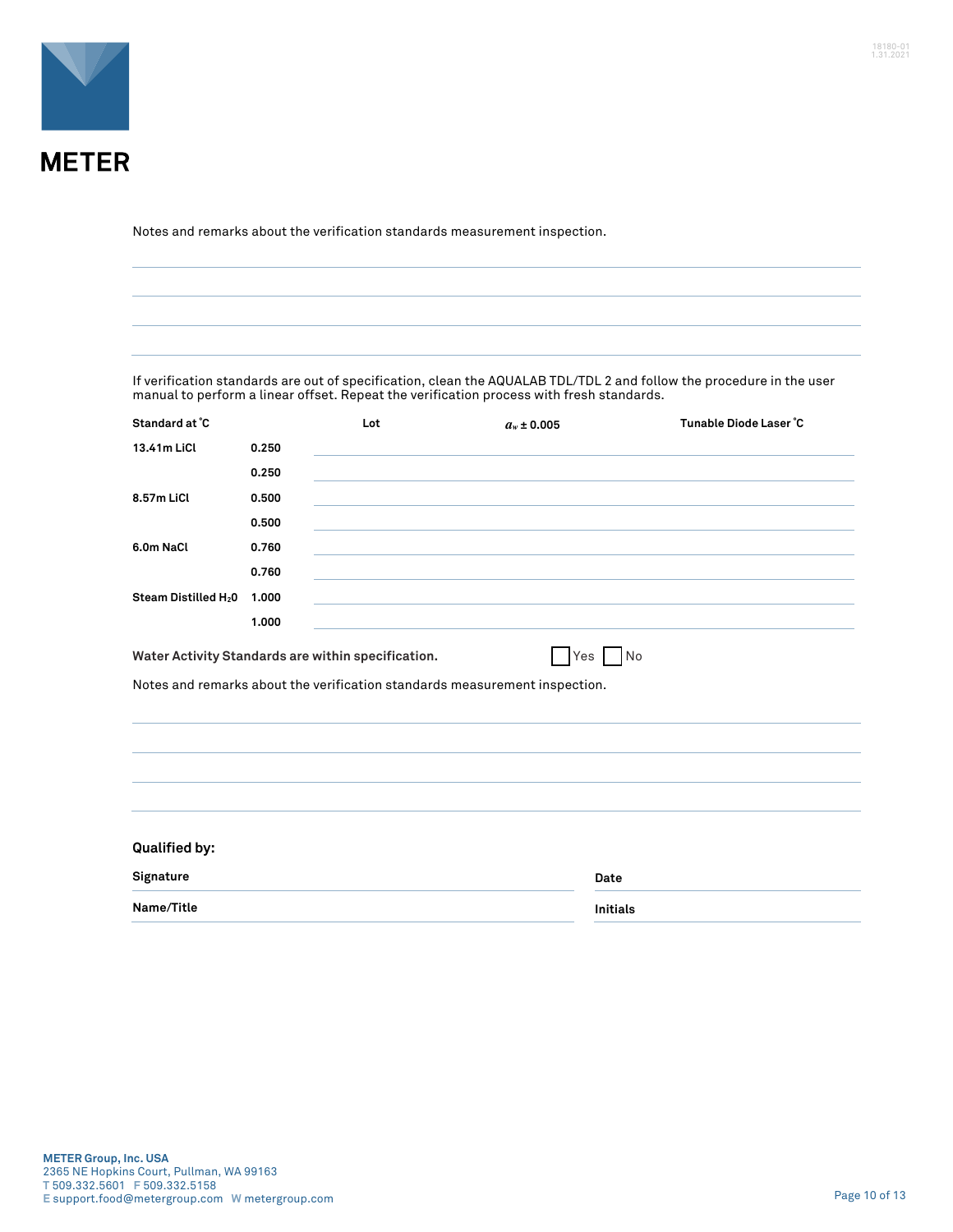<span id="page-10-0"></span>

#### **3.2.2 Equipment Familiarization**

This section ensures that the instrument operators receive appropriate equipment training to ensure proper operation, maintenance, and generation of results with the AQUALAB TDL/TDL 2 Water Activity Meter. Product familiarization covers instruction on basic operations, functionality, and meter features, and routine maintenance, including cleaning procedures.

| Equipment familiarization and training was completed for the AQUALAB TDL.                                           | Yes<br>No             |
|---------------------------------------------------------------------------------------------------------------------|-----------------------|
| <b>Qualified by:</b>                                                                                                |                       |
| Signature                                                                                                           | Date                  |
| Name/Title                                                                                                          | <b>Initials</b>       |
| Completeness of Operational Qualification (OQ)                                                                      |                       |
| OQ was completed and documented according to METER guidelines.                                                      | Requalification<br>IQ |
| Qualification met the Vendor Acceptance Criteria                                                                    | No<br>Yes             |
| NOTE: If any deficiencies are found, fill out the instructions for a corrective action on page 13 of this document. |                       |
|                                                                                                                     |                       |
| <b>METER Group, Inc. USA</b><br><b>Authorized Representative</b>                                                    |                       |
| Signature                                                                                                           | Date                  |
| Name/Title                                                                                                          | <b>Initials</b>       |

Operational Qualification was reviewed by the representative of the system owner.

| <b>Qualified by:</b> |          |
|----------------------|----------|
| Signature            | Date     |
| Name/Title           | Initials |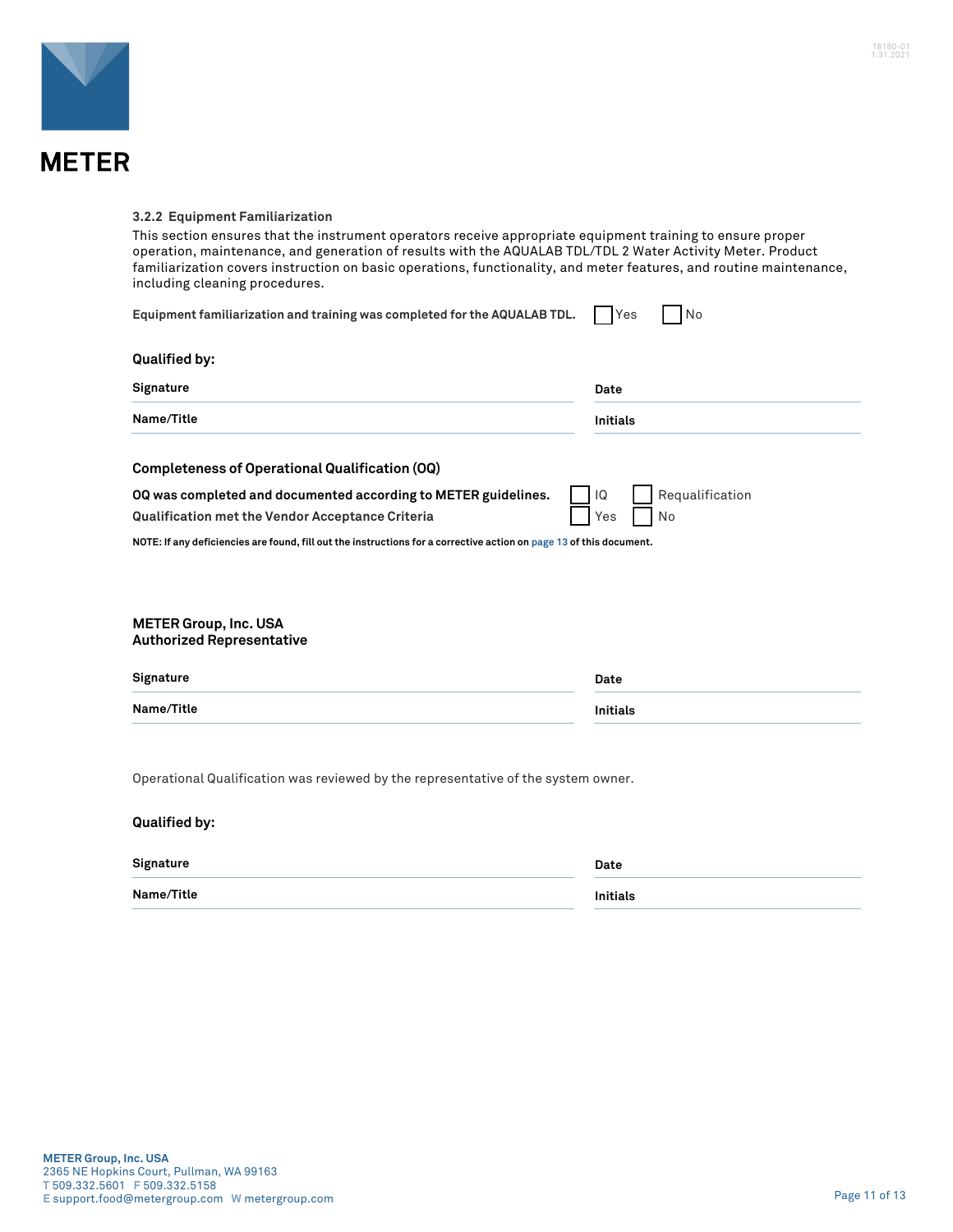<span id="page-11-0"></span>

### **Appendix A: Training Record**

This training record is for instruction in basic operation, functionality, meter parameters, as well as on basic hardware features of the installed system, including routine maintenance and cleaning procedures. Please contact METER Group, Inc. USA to learn about available training and seminars.

Authorized support specialists perform the qualification services offered by METER Group, Inc. USA.

| Name | Date |
|------|------|
| Name | Date |
| Name | Date |
| Name | Date |
| Name | Date |
| Name | Date |
| Name | Date |
| Name | Date |
| Name | Date |
| Name | Date |
| Name | Date |
| Name | Date |
| Name | Date |
| Name | Date |

### **METER Group, Inc. USA Authorized Representative Signature** Date **Name/Title Initials**

Operational Qualification was reviewed by the representative of the system owner.

| Date     |
|----------|
| Initials |
|          |

**Qualified by:**